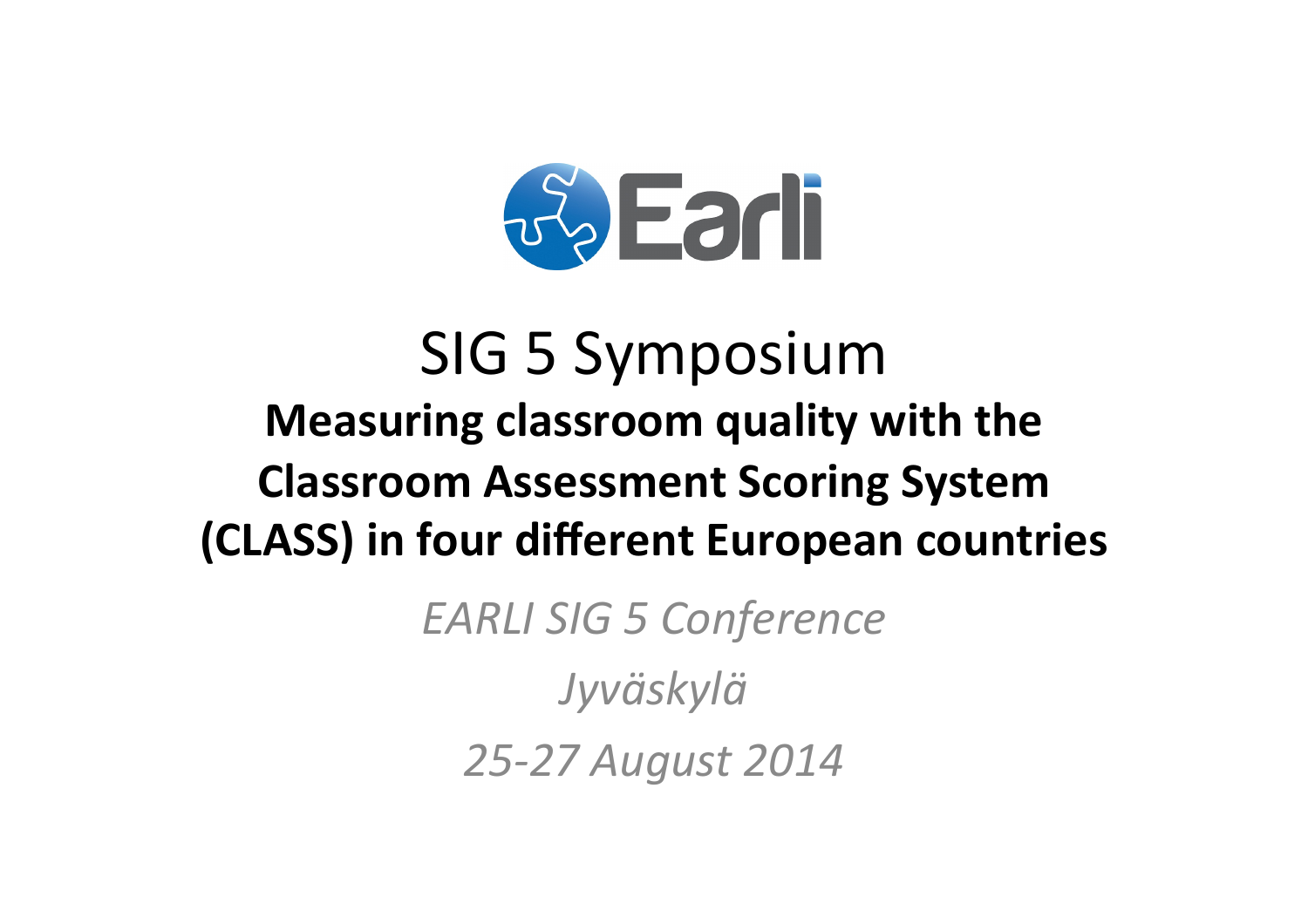## **Measuring classroom quality with the Classroom Assessment Scoring System (CLASS) in four different European countries**

Organizer: Pauline Slot, Utrecht University, The Netherlands Chair: Joana Cadima, University of Porto, Portugal Discussant: Marja-Kristiina Lerkkanen, University of Jyvaskyla, Finland

Integrative Statement:

Measures of quality in early childhood settings have been extensively used in research and program evaluation studies, and are increasingly used in the development of quality monitoring and improvement systems at the policy level, aimed at accountability and professionalization (Martinez-Beck, 2011). A relatively new observation system is the Classroom Assessment Scoring System (CLASS; Hamre, Pianta, Mashburn, & Downer, 2007) of which different versions have been developed covering classrooms from early childhood up until secondary school. Several US studies have investigated the reliability and validity of the CLASS Pre-K version. However, for more recently developed Infant and Toddler versions evidence on reliability and validity is still very limited (Thomason & La Paro, 2009). There is a clear need to establish the reliability, validity, and culturalappropriateness of the CLASS. Therefore, this symposium brings together evidence on the reliability and validity of the CLASS covering infant, toddler, and preschool classrooms from four European countries. The first study reports on the reliability and validity of the CLASS Infant version used in Portuguese classrooms. The second study investigated the psychometric properties of the CLASS Toddler version in Dutch day care and preschool settings. The third and fourth study both examined the reliability and validity of the CLASS Pre-K in German and Finnish preschool classrooms, respectively. Altogether these studies provide more insight into the applicability of classroom quality/observation measures developed in the US in other contexts and reveal possible cultural differences.

Keywords: Classroom quality; Quality assessment; Classroom Assessment Scoring System